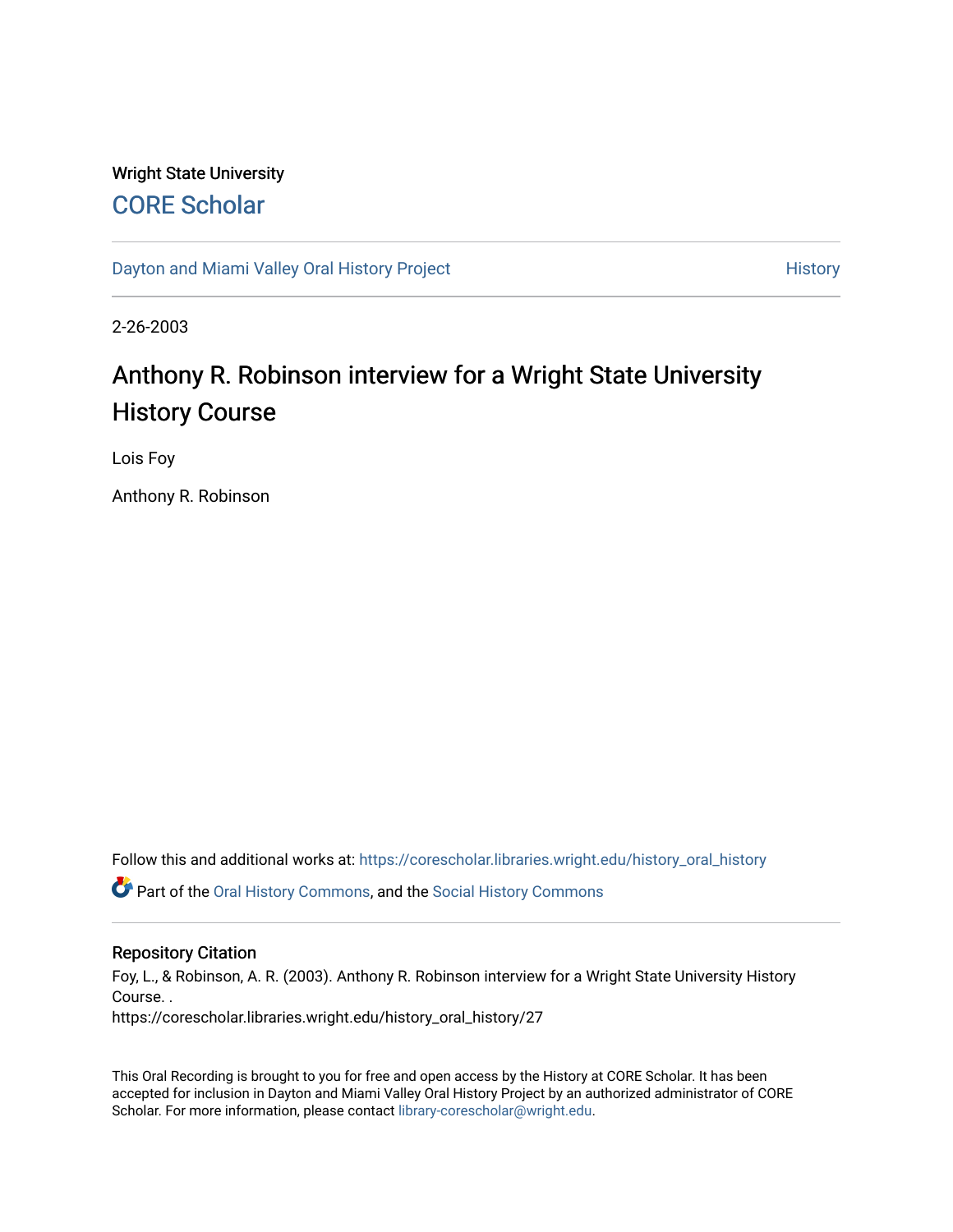March 1, 2003

Interview with Anthony Robinson

*Anthony Robinson is a black African American male who grew up in the inner city in a two parent home. Anthony reveals how important it was for him to have parent were loving and supportive. He believes that the key to a person's success is to have parents who point out what is right and wrong to children whether they listen to the advice or not Anthony recently completed the graduate program in Urban Affairs.* 

Lois Foy : Tony tell me where you were born?

Anthony Tony Robinson: Well I was born in North Carolina. My dad was in the Marines and he happened to be at the Naval Base at Camp Legune and that's where I happened to be born.

L.F. :How long were you in North Carolina? What do you remember about it? A.R : Well actually we were only there probably about a year, actually, I was just born there and my dad was there only about a year. So I don't remember much about that. After that we went to Cuba for a couple of years and then back to the United States. And I don't remember too much of being in North Carolina because I was so young. L.F : How old were you when you arrived in Ohio?

A.R : Maybe about two, an then they moved to Springfield and then Dayton.! spent Most ofmy years right here in Ohio.

L.F : So you grew up in Ohio?

A.R : Basically in Dayton, although I was born in North Carolina.

L.F : Ok, great Tell me about what you remember about your childhood?

A.R : Well I remember my childhood was pretty good because I had three other brothers and a sister and the neighborhood we lived in a lot of people had children about the same age as we were, so there was always someone to play with and my parents were really nice and they provided, we didn't always have a lot of money but we had a lot of love. And that's the difference that it makes, and when I think about my childhood, I had a good time and it always puts a smile on my face.

L.F : Now, describe that neighborhood.

A.R: Well it was just a small neighborhood, it was actually an African American neighborhood out in East Dayton, and most of the neighborhood surrounding us were white, we had a lot of people from Kentucky and, it was interesting, and after a while you just kind of got use to each other, and it wasn't a bad environment and it also exposed us to more than just one side of a culture. We didn't just come up around African Americans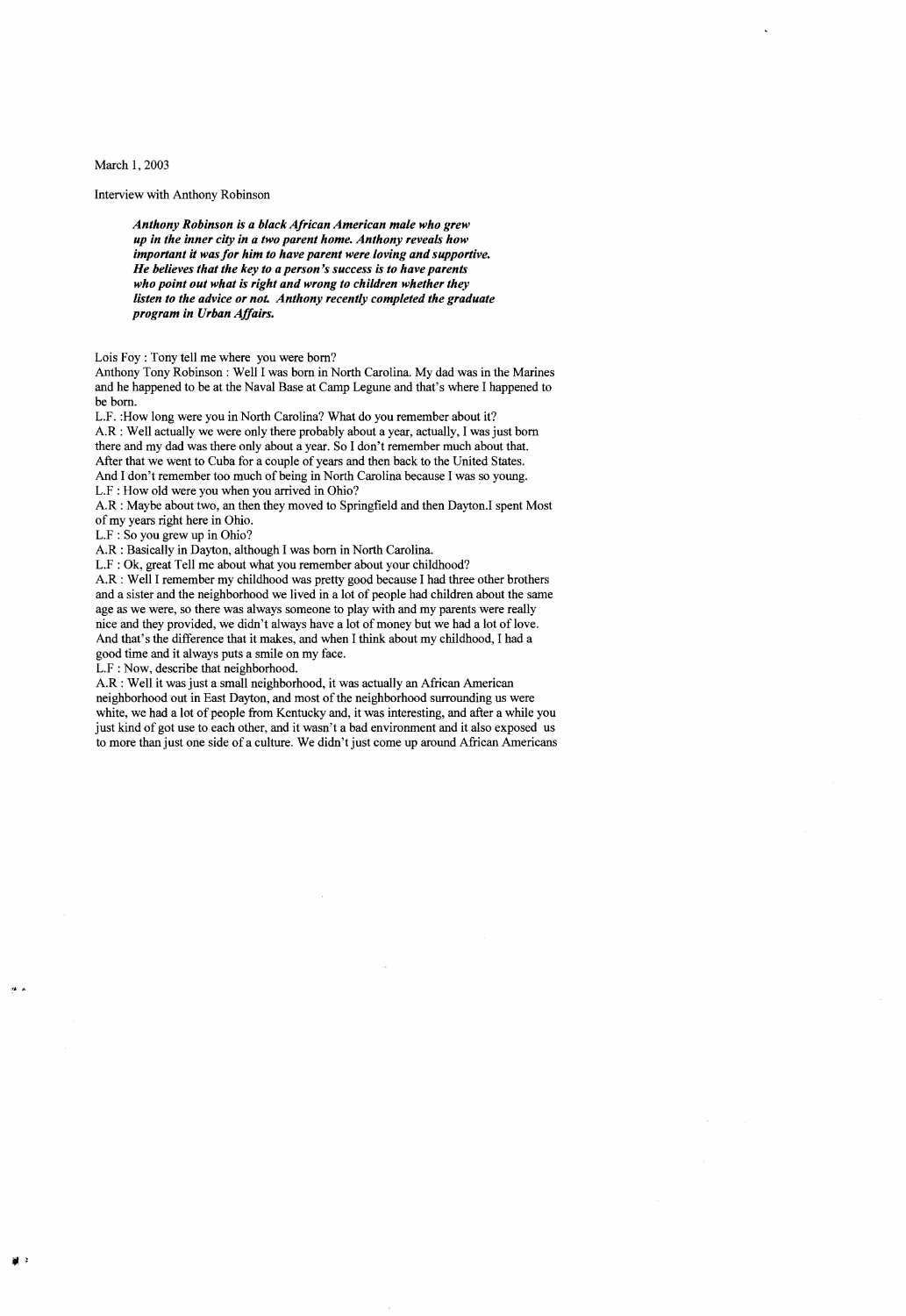We were exposed to both cultures and there were no other minorities out there at that time. And that was about it, but it was, We went to school with everybody and other parents were close to other parents and everybody went to the schools and the difference back then was that they did things together back then, I mean it was important to go to PTA meetings and it was important for parents to say this is my son and it was important for parents to go to most of our sporting events. And we were proud to say "here are my parents."

L.F : Ok So you would say that your growing up in Dayton was positive?

A R : Absolutely, absolutely, my parents were always very supportive, and I know it had to be difficult having four boys and we were all about two years apart, especially in the teenage years when we kind of had to express our independence, so to speak., My mother was one of those who would give you advice and if you didn't take it usually you got into trouble, and that kind of brought you around to see the big picture, that they really was trying to do what was best for you, although you didn't like it.

L.F. Ok, great. Tell me about your aspirations and what you wanted to do in life? A.R : Ok, well when I was very young, around ten or eleven, I wanted to be an oceanography, and that went on like forever I use to watch all of the shows that had anything to do with the ocean or water I would watch, any documentary that had to do with the ocean I would watch.

L.F : What influenced you to want to be an oceanographist?

A.R : Well I don't know. I just always wanted to, but I hated to fish, I didn't want to eat the fish, plus I liked to swim. Plus I guess I was born in March and I am a Pieces and I just like water, and that could have had something to do with it too.

L.F :What is it about the Miami Valley that interest you to decide to live in the area? A.R : Well the Miami Valley is kind of unique because of where it sits, now, we get a lot of people from the south, like especially from Kentucky, so it's kind of an un-ususal, but as far as, you know race is concerned. I think we need a lot of improvement, because a lot of people are still bringing up those old ideas that really in the twentieth century we shouldn't have to put up with that kinds of things. But some things never change. But as far as Dayton, Dayton is starting to grow, and people, I think are starting to become aware of a lot of different things with women starting to express themselves and I think that's a great idea, because after all you wiomenare the backbone of everything. L.F : Ok (laugh)

A.R: I mean behind every strong man is a strong woman. And culturally, we are starting to grow – There's still a lot of problems but that's due to where we are at, and how this area was formed with people coming from the south and people coming from the north, so there is a lot of possibilities here.

L.F : So do you think people, African Americans coming from the south and whites coming from rural areas like Kentucky, do you think that has an impact on diversity issues?

A.R : Absolutely, absolutely, because a lot of people coming from some of the southern rural areas still have a lot of the old ideas about how things are suppose to be. And especially like some of the white people, because they still got this slavery thing in their heads and they think this superiority thing, but the fact is, its changing. Weather they like it or not its changing and our African American citizens coming from wherever are starting to realize that they are not "chained" any longer, but now we got to remove the